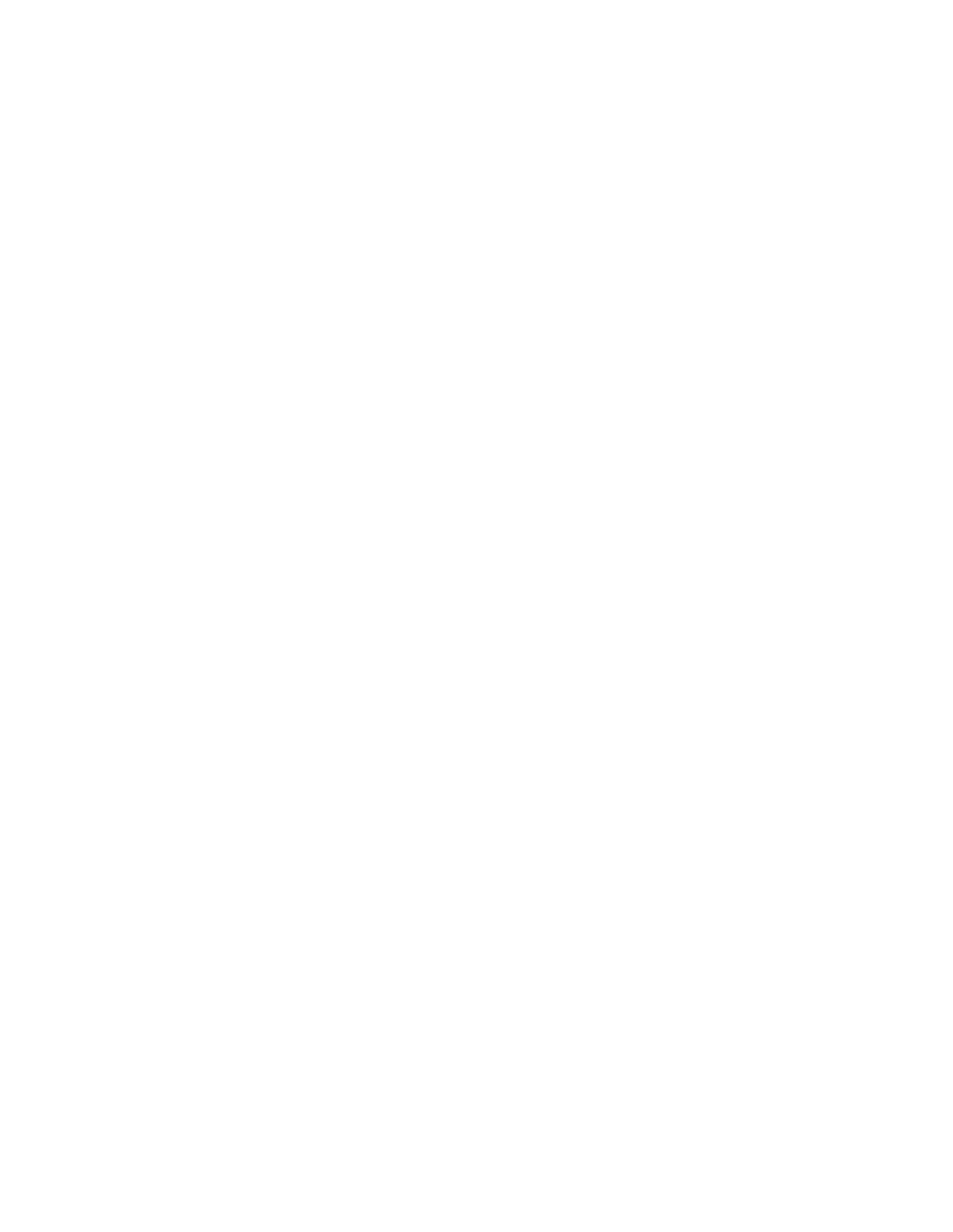### **In the case of Bjelajac v. Serbia,**

The European Court of Human Rights (Second Section), sitting as a Chamber composed of:

 Françoise Tulkens, *President,*  Dragoljub Popović, Isabelle Berro-Lefèvre, András Sajó, Guido Raimondi,

Paulo Pinto de Albuquerque,

Helen Keller, *judges,*

and Françoise Elens-Passos, *Deputy Section Registrar,*

Having deliberated in private on 28 August 2012,

Delivers the following judgment, which was adopted on that date:

## PROCEDURE

1. The case originated in an application (no. 6282/06) against the Republic of Serbia lodged with the Court under Article 34 of the Convention for the Protection of Human Rights and Fundamental Freedoms ("the Convention") by a Serbian national, Ms Milja Bjelajac ("the applicant"), on 2 February 2006.

2. The Serbian Government ("the Government") were represented by their Agent, Mr S. Carić.

3. The applicant alleged, in particular, that because of the failure of the State to enforce final domestic decisions, her property rights had been violated.

4. On 9 June 2009 the President of the Second Section decided to give notice of the application to the Government. It was also decided to rule on the admissibility and merits of the application at the same time (Article 29 § 1).

## THE FACTS

### I. THE CIRCUMSTANCES OF THE CASE

5. The facts of the case, as submitted by the parties, may be summarised as follows.

6. The applicant was born in 1935 and lives in Novi Sad.

7. The applicant is the owner of a loft in an apartment building in Novi Sad. For some time she experienced problems with a leaking roof, which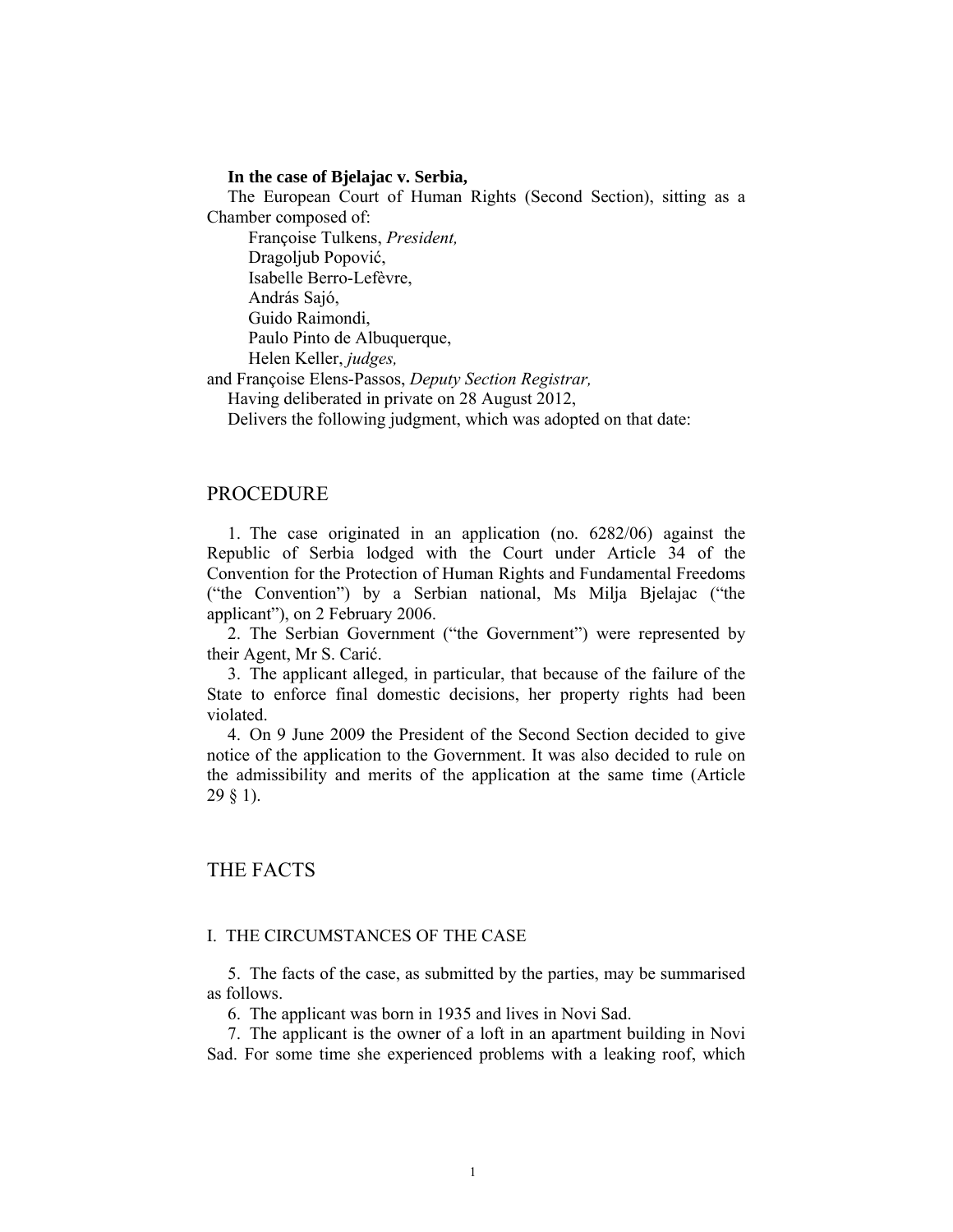made her living conditions difficult. In addition, some neighbours had occupied the common premises of the building, including the basement, the waste disposal room and the roof terrace.

### **A. As regards the repairs to the roof**

8. On 7 May 1999 the Secretariat for Inspection Affairs of the City of Novi Sad (*Sekretarijat za inspekcijske poslove Grada Novog Sada* – "the Secretariat") issued a decision ordering JKP Stan, a State-run public corporation ("the company"), to undertake all the necessary work to the roof above the applicant's flat.

9. When the decision of 7 May 1999 became final, the applicant sought its enforcement. The Secretariat failed to respond to her enforcement request, as did the second-instance administrative authority – the Executive Board of the City Assembly of Novi Sad (*Izvršni odbor Skupštine grada Novog Sada* – "the Executive Board"). Therefore the applicant filed an administrative complaint requesting the Municipal Court in Novi Sad ("the Municipal Court") to order the administrative authorities to enforce the decision of 7 May 1999.

10. The applicant also lodged a civil claim with the Municipal Court, requesting the company to perform the necessary repairs.

11. On 20 June 2002 the Municipal Court, in the civil proceedings, granted the applicant's request, ordering the company to carry out the necessary repairs. The court also ordered the company to pay to the applicant the amount of 11,447 Serbian dinars **(**RSD), with statutory interest, for the cost of painting the walls of her flat, and the amount of RSD 15,120 for the costs of the civil proceedings. That decision became final on a later, unspecified, date.

12. On 9 July 2003 the Municipal Court, in the proceedings following the administrative complaint, ordered the competent municipal authority to decide on the enforcement of the decision of 7 May 1999.

13. On 27 October 2003 the Secretariat issued an order (*zaključak*) for the enforcement of the decision of 7 May 1999, at the same time stating that the repairs should be paid for by the tenants' assembly (*skupština stanara*) of the applicant's building. It would appear, however, that no further steps have been taken to enforce the Secretariat's decision.

14. On 20 January 2004 the applicant filed a request with the Municipal Court requesting enforcement of the judgment of 20 June 2002.

15. On 8 February 2005 the Municipal Court partly granted the applicant's enforcement request. In the enforcement order, the court defined the repairs to be done, at the same time providing that should the company fail to carry out the repairs in a timely manner, the applicant was authorised to engage a third person to perform the repairs, at the company's expense.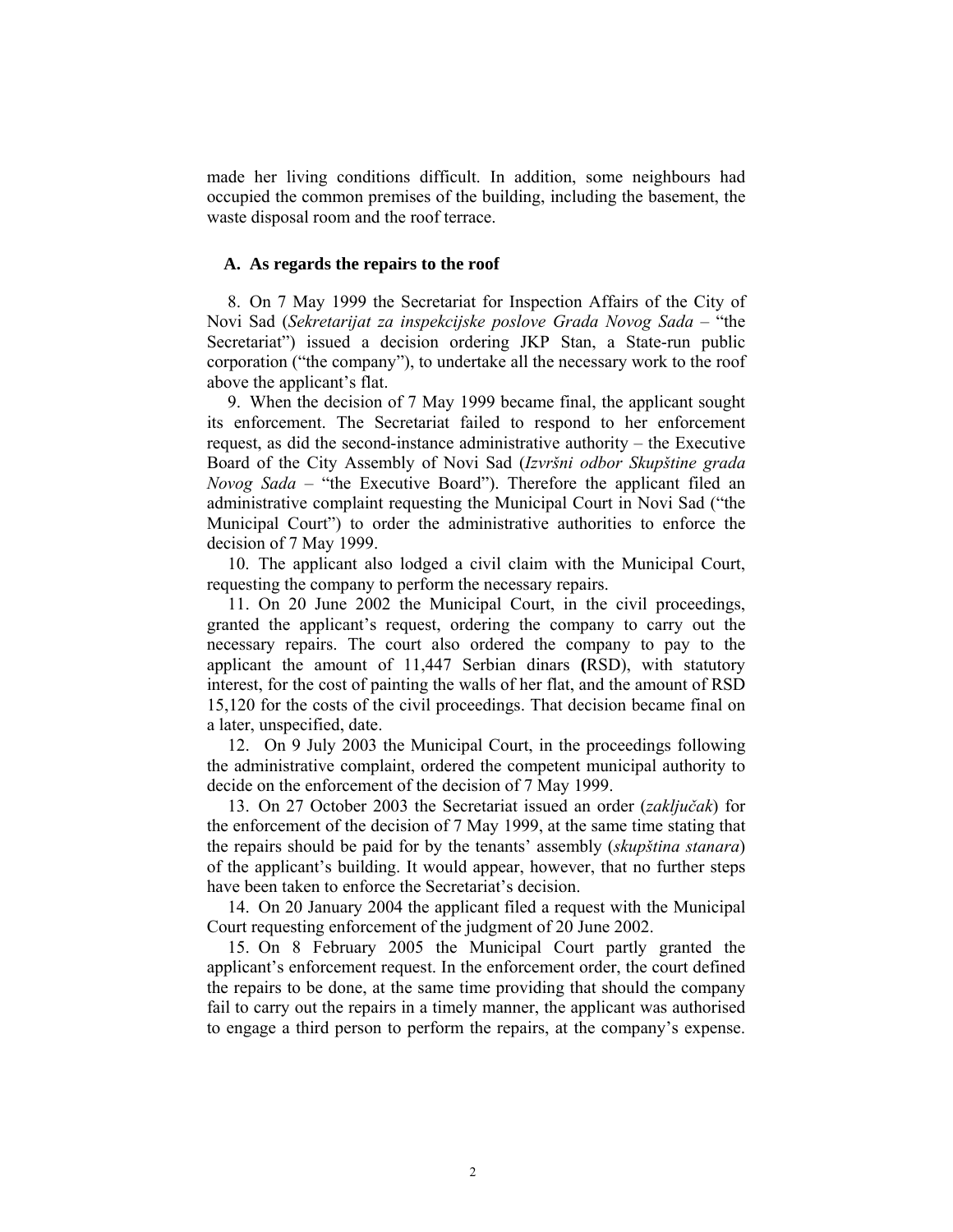The court also awarded the applicant the amount of RSD 1,458 for the costs of the enforcement proceedings.

16. However, it transpired that with her request for enforcement the applicant had supplied an incorrect bank account number, and therefore the transfer of the sums awarded could not be made. Hence, on 4 March 2005 the Municipal Court issued a request to the applicant for her correct bank details. On at least three occasions the court attempted to serve this request on the applicant, but to no avail.

17. Ultimately, the applicant provided her correct bank account number on 23 November 2005.

18. On 7 July 2006 the Municipal Court issued an order (*zaključak*) requesting the applicant to supply a specification of costs for the repairs to be done. On five occasions the court tried to serve this order on the applicant via bailiffs and the regular postal service. To this end the court requested the police to intervene and serve the applicant with the said order.

19. On 15 January 2007 the police found the applicant at her home and served her with the order of 7 July 2006.

20. On 30 January 2007 the applicant supplied a cost specification, and on 2 February 2007 the Municipal Court supplemented the decision of 8 February 2005 (see paragraph **Error! Reference source not found.** above), ordering the company to deposit the amount specified by the applicant to enable her to hire a third person to perform the repairs.

21. By 12 June 2007 the company had, however, performed the necessary repairs itself.

22. On 23 October 2007 the company paid the applicant the amount of RSD 24,000 (approximately EUR 300 at the relevant time), by way of "reimbursement" (*naknada)*. However, it is not clear what were the exact legal grounds for this reimbursement.

23. On 29 October 2007 an expert appointed by the Municipal Court confirmed that the enforcement had been performed as ordered by the judgment of 20 June 2002.

24. On 16 January 2008 the court decided to discontinue the enforcement proceedings, as the judgment of 20 July 2002 had been enforced. It would appear that the applicant did not file an appeal against that decision.

#### **B. As regards the common premises**

25. On 16 and 18 June 1999 the Secretariat issued several decisions whereby the applicant's neighbours S.M, M.P., M.Š., B.O., A.V., Đ.S. and M.S. were ordered to vacate the common premises of the building.

26. On 14 July 1999 the tenants' assembly decided, *inter alia*, to authorise S.M., M.P., B.O., A.V. and Đ.S. to use the former garbage shaft access rooms (*"bivši slivnici za đubre"*), Đ.S. and M.S. to use small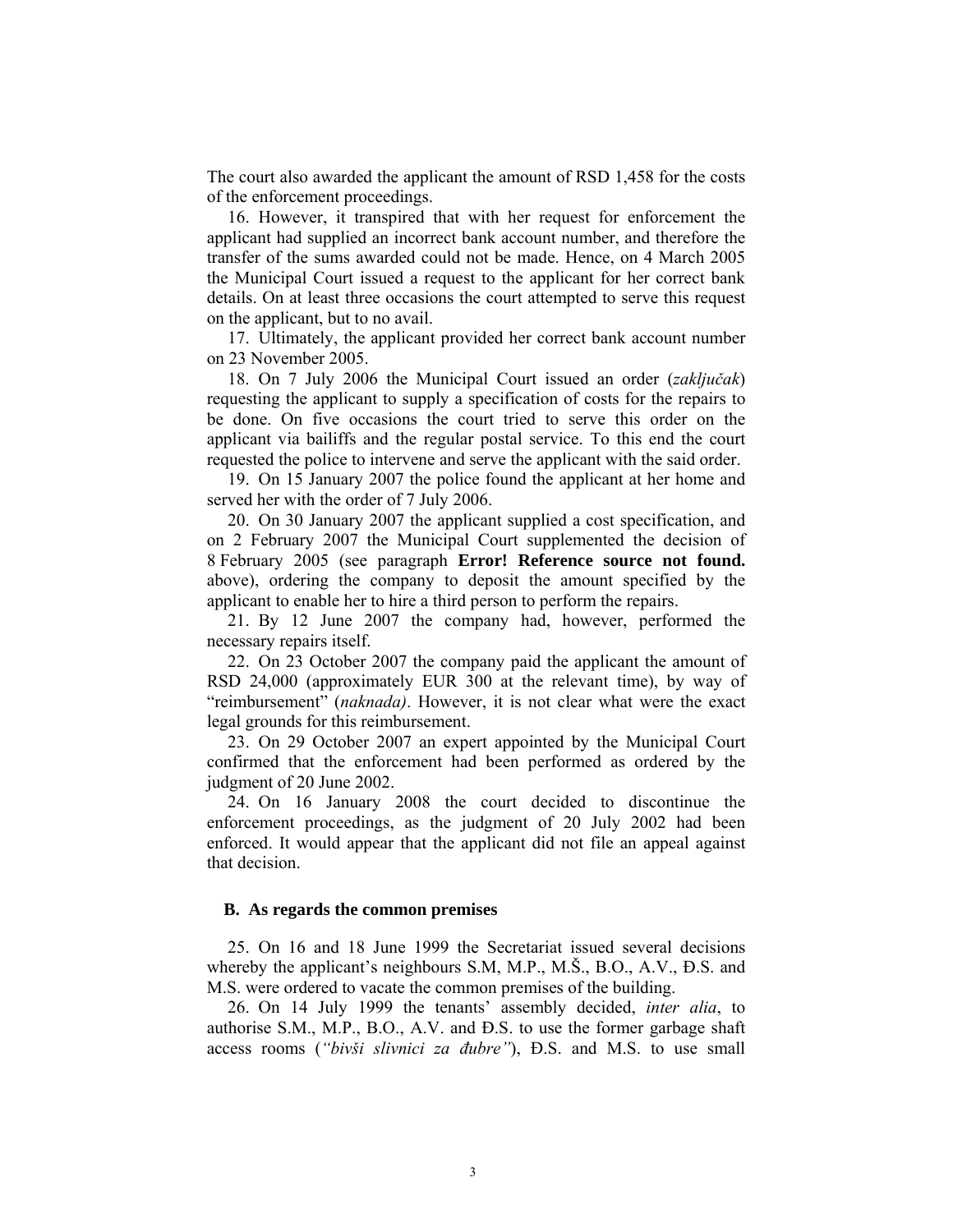compartments in the common basement (*"boksovi u skloništu"*), while S.M and M.Š. were authorised to use niches at the common terrace, adjacent to their respective bathrooms (*"deo prostora na zajedničkoj terasi-krovu u udubljenju ispred njihovih kupatila"*). The right to use the premises was not transferable, while the authorisation was given against the obligation of the persons concerned to pay a certain fee.

27. However, regardless of that authorisation, on 17 January 2000 the Executive Board upheld the Secretariat's decisions of 16 and 18 June 1999.

28. On 26 August 1999 and 3 September 1999 the applicant filed separate administrative requests seeking enforcement of the decisions of 16 and 18 June 1999.

29. As the Secretariat and the Executive Board failed to respond to the applicant's requests, on 9 July 2003 the Municipal Court in Novi Sad issued a judgment ordering the competent municipal authority to rule on the applicant's enforcement requests. At the same time the Municipal Court refused the applicant's claim in respect of damage suffered due to the nonenforcement, and instructed her to lodge a separate civil claim in that regard.

30. As it appeared that the municipal authority had still not decided on the applicant's request for enforcement, on 6 August 2004 the Municipal Court issued an enforcement order regarding the judgment of 9 July 2003, that is, ordering the municipal authority to rule on the applicant's enforcement requests.

31. Subsequently it transpired that the Secretariat had decided on the applicant's request and ordered the said enforcements on 27 October 2003. Therefore, on 13 September 2004 the Municipal Court discontinued the proceedings for the enforcement of the judgment of 9 July 2003, as the necessary decisions had been adopted.

32. It would appear that no further action has been taken in order to evict the tenants from the common premises of the building, which they continue to occupy.

#### **C. As regards the applicant's pension**

33. On 21 October 2005, 25 May 2006 and 21 November 2008 the Municipal Court in Novi Sad issued decisions whereby part of the applicant's pension was to be withheld on account of her failure to pay monthly common charges for the maintenance of the building in question.

34. The decisions of 21 October 2005 and 25 May 2006 have become final, as the applicant did not appeal against them. The decision of 21 November 2008, according to the information in the case file, is yet to become final, as it appears that it could not be served on the applicant.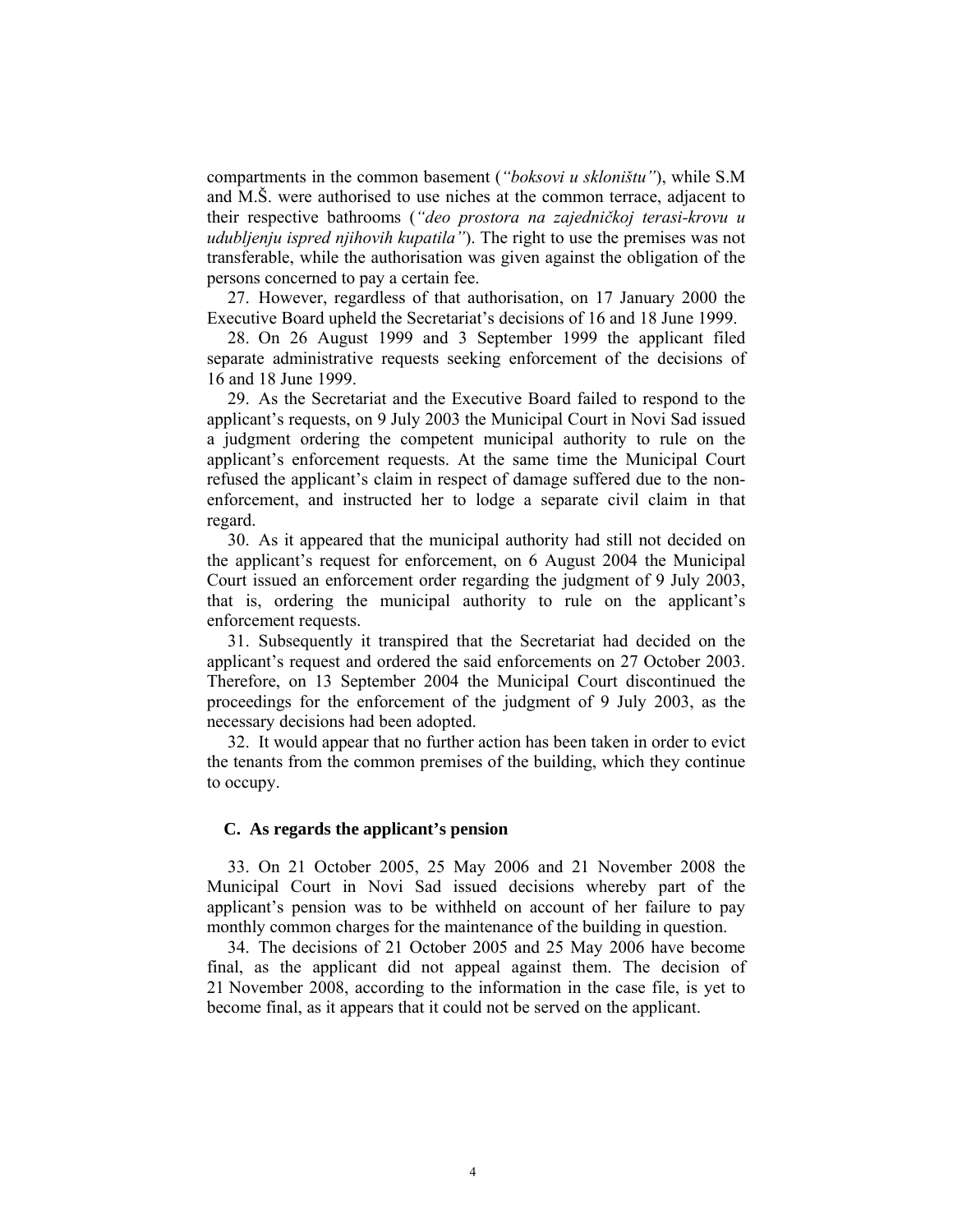#### II. RELEVANT DOMESTIC LAW AND PRACTICE

#### **A. Relevant provisions concerning enforcement in civil proceedings**

35. The relevant provisions of domestic legislation regarding the enforcement of judgments are cited in *EVT Company v. Serbia* (no. 3102/05, 21 June 2007) and *Ilić v. Serbia* (no. 30132/04, 9 October 2007).

#### **B. Relevant provisions concerning ownership of common premises**

36. According to Article 19 of the Property Act (*Zakon o osnovama svojinskopravnih odnosa*, published in the Official Gazette of the Socialist Federal Republic of Yugoslavia nos. 6/80 and 36/90, as well as in the Official Gazette of the Federal Republic of Yugoslavia – OG FRY – no. 29/96 and the Official Gazette of the Republic of Serbia – OG RS – no. 115/05), the common parts of a building are owned mutually and indivisibly by the owners of the flats in the building.

37. Article 14 of the Buildings Maintenance Act (*Zakon o održavanju stambenih zgrada*, published in OG RS nos. 44/95, 46/98, 1/01 and 101/05), provides that the tenants' assembly decides, *inter alia,* on the use of common premises in a building. Article 17 § 1 of the Act provides that the tenants' assembly may pass decisions if more than half of its members are present. Decisions concerning regular maintenance of the building are adopted by a simple majority of members present. Article 17 § 3 provides that decisions concerning investments in the building must be adopted by a majority of the tenants who own more than half of the total surface area of the flats and other separate parts of the building. Article 18 § 1 of the Act provides that the tenants owning the majority of the surface area of the building can decide to undertake repairs to the flat roof, while Article 21 states that such a majority may decide that the common premises may be transformed for purposes other than those they were originally planned for.

38. In a decision of 17 March 2011 the Constitutional Court found the provisions of Articles 18  $\S$  1, 21  $\S$  3 and 22  $\S$  2 of the Buildings Maintenance Act not to be in conformity with the protection of property guaranteed by the Constitution. The court found that decisions regarding issues which concern changes in the use of common premises could only be adopted by a unanimous vote of all the owners of the flats in the building, and found that allowing the owners of the majority of the surface area to make such decisions was not in conformity with the Serbian Constitution, or with the provisions of Article 1 of Protocol No. 1 to the European Convention on Human Rights.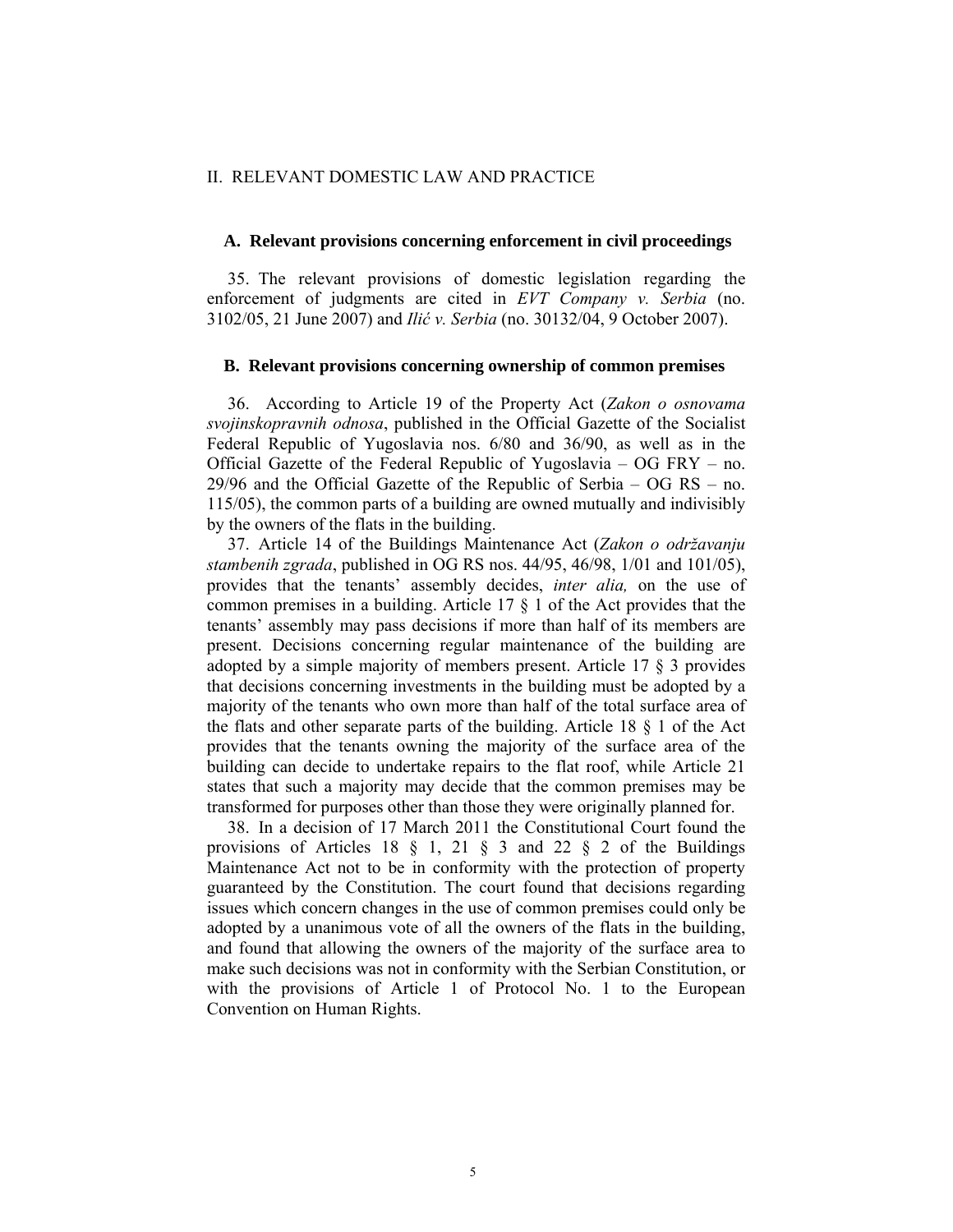#### **C. Relevant provisions concerning administrative proceedings**

39. Article 208 § 1 of the General Administrative Proceedings Act (*Zakon o opštem upravnom postupku*, published in OG FRY nos. 33/97 and 31/01) provides, *inter alia*, that in simple matters an administrative body is obliged to issue a decision within one month of the date the claimant lodged his or her request. In all other cases, the administrative body must render a decision within two months thereof.

40. Article 208 § 2 enables a claimant whose request has not been decided within the periods established in the previous paragraph to lodge an appeal as if his or her request had been refused. Where an appeal is not allowed, the claimant has the right to directly lodge an administrative complaint with the competent court of law.

41. Article 274 states that enforcement of non-monetary obligations, should the debtor refuse to comply with a decision him- or herself, is conducted by compulsion – by means of engaging, at the debtor's expense, a third person to undertake the necessary measures for enforcement. Article 267 § 1 states that enforcement is to be conducted before the first-instance administrative body, unless otherwise provided by law, while Article 267 § 3 provides that the police must assist the enforcement, if required. Article 271 provides that an administrative enforcement must be discontinued should it be established: that the obligation has been fully complied with; that the enforcement has not been allowed; that it was ordered against a person who was not under any obligation to comply; that the claimant has withdrawn his or her request; or that the administrative enactment which is being enforced has been annulled or quashed.

42. In addition, the Supreme Court has held that, pursuant to Article 264 § 3 of the General Administrative Proceedings Act, enforcement of eviction orders is to be carried out of the court's own motion in view of the compelling public interest in this regard, even in the absence of a formal enforcement request filed by the claimant personally (see, for example, *Vrhovni sud Srbije*, *Ubr. 6613/95*).

## THE LAW

43. The applicant complained of a breach of her property rights in connection with the failure of the respondent party: to enforce the judgment of the civil court; to enforce the administrative decisions; and in relation to the seizure of her pension. The Court considers that these complaints fall to be examined under Article 1 of Protocol No. 1 to the Convention, which reads as follows: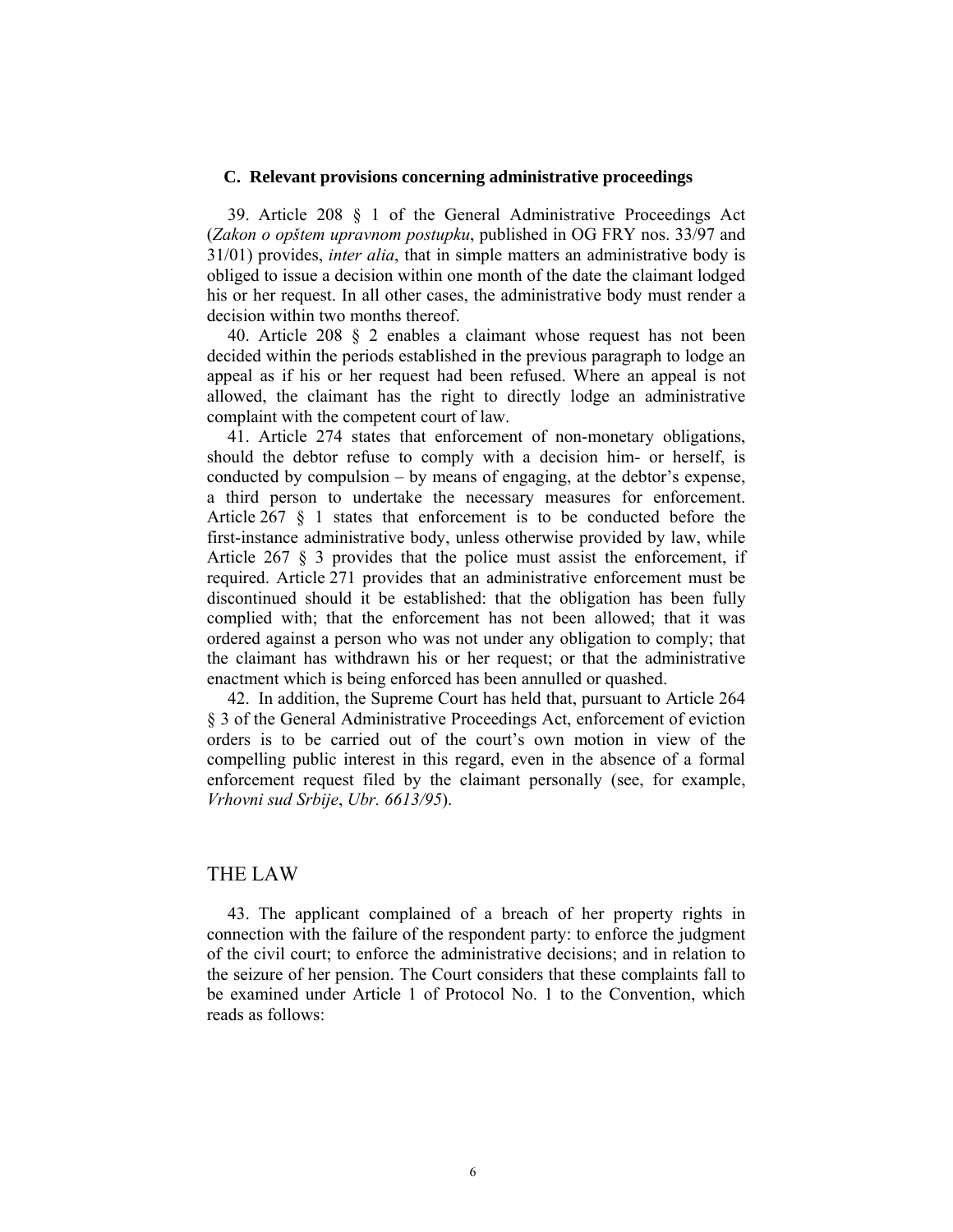"Every natural or legal person is entitled to the peaceful enjoyment of his possessions. No one shall be deprived of his possessions except in the public interest and subject to the conditions provided for by law and by the general principles of international law.

The preceding provisions shall not, however, in any way impair the right of a State to enforce such laws as it deems necessary to control the use of property in accordance with the general interest or to secure the payment of taxes or other contributions or penalties."

## I. ALLEGED VIOLATION OF ARTICLE 1 OF PROTOCOL NO. 1 TO THE CONVENTION CONCERNING THE NON-ENFORCEMENT OF THE JUDGMENT OF THE CIVIL COURT

### **A. Admissibility**

44. The Government submitted that since the repairs had been fully done, and the applicant had been paid an amount for pecuniary damage (see paragraphs **Error! Reference source not found.** and **Error! Reference source not found.** above), she could no longer claim to be a victim.

45. The Court reiterates that "a decision or measure favourable to the applicant is not in principle sufficient to deprive him of his status as a 'victim' unless the national authorities have acknowledged, either expressly or in substance, and then afforded redress for, the breach of the Convention" (see *Amuur v. France*, 25 June 1996, § 36, *Reports* 1996-III; *Dalban v. Romania* [GC], no. 28114/95, § 44, ECHR 1999-VI; and *Rotaru v. Romania* [GC], no. 28341/95, § 35, ECHR 2000-V). Only when these conditions are satisfied does the subsidiary nature of the protective mechanism of the Convention preclude examination of an application (see, for example, *Jensen and Rasmussen v. Denmark* (dec.), no. 52620/99, 20 March 2003).

46. The Court observes that the mere fact that the authorities complied with the judgment after a substantial delay cannot be viewed in this case as automatically depriving the applicant of her victim status under the Convention. Even assuming that the amount paid to the applicant on 27 October 2007 covers the entirety of the pecuniary damage suffered by the applicant due to the prolonged non-enforcement of the judgment of 20 June 2002, neither the Government nor the other domestic authorities have acknowledged that the applicant's Convention rights were unjustifiably restricted by the non-enforcement of that judgment and no redress has been offered to the applicant for the delays, as required by the Court's case-law (see, for example, *Petrushko v. Russia*, no. 36494/02, § 16, 24 February 2005).

47. Accordingly, the Court rejects the Government's objection as to the loss of victim status.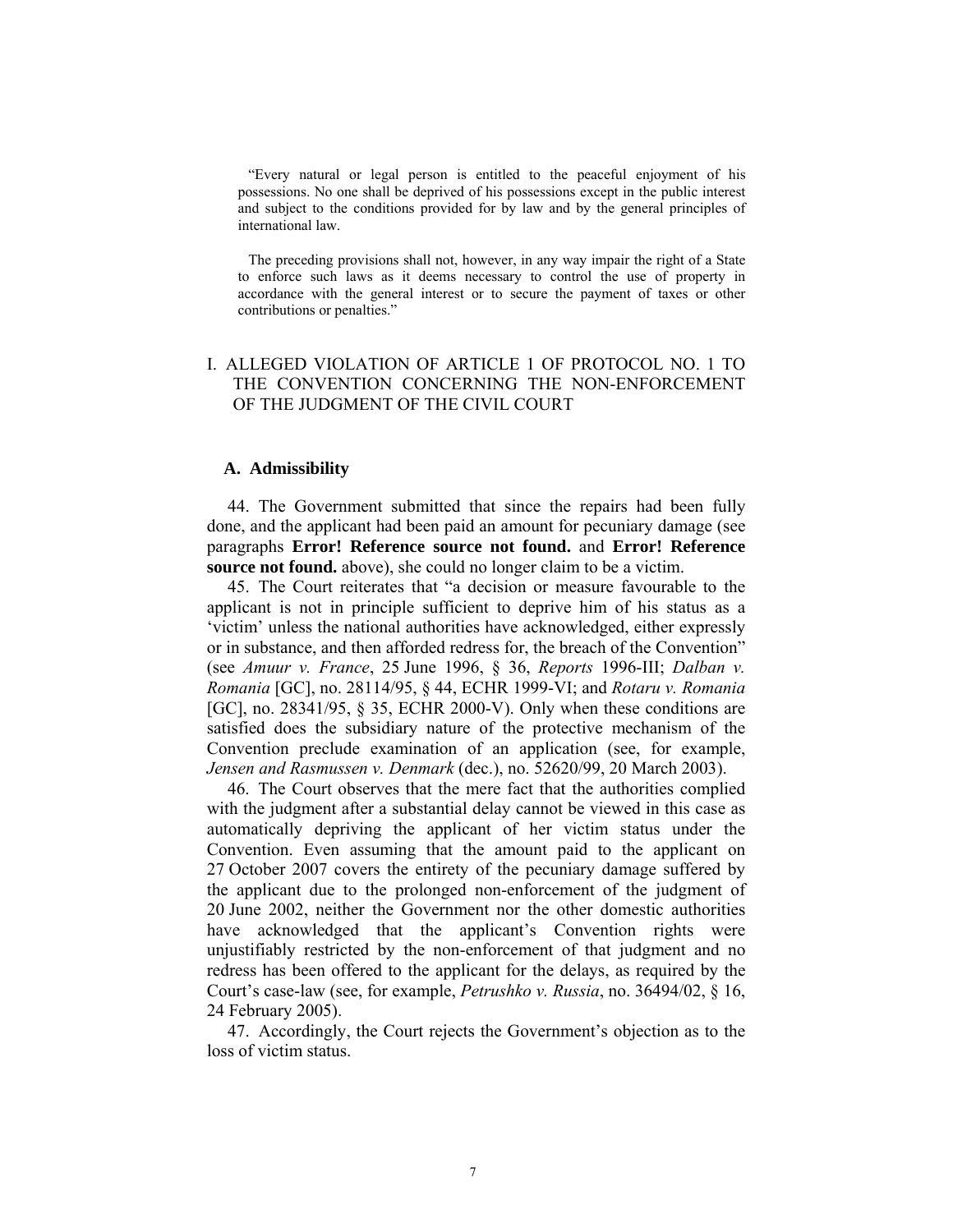48. The Court notes that this complaint is not manifestly ill-founded within the meaning of Article 35 § 3 of the Convention. It further notes that it is not inadmissible on any other grounds. It must therefore be declared admissible.

### **B. Merits**

49. The applicant maintained that the civil court judgment constituted a "possession" within the meaning of Article 1 of Protocol No. 1. The Government reiterated that since the decision of 27 October 2003 had ordered the costs of the repairs to be covered by the tenants of the building (see paragraph **Error! Reference source not found.** above), the applicant could not have had a legitimate expectation within the meaning of this provision.

50. The Court reiterates that a "claim" can constitute a "possession" within the meaning of Article 1 of Protocol No. 1 if it is sufficiently established to be enforceable (see *Burdov v. Russia*, no. 59498/00, § 40, ECHR 2002-III, and *Stran Greek Refineries and Stratis Andreadis v. Greece*, 9 December 1994, § 59, Series A no. 301-B), and this was undoubtedly the case here, since both the administrative decision and the court judgment ordered the repairs to the roof to be carried out, while the issue of who was to pay for the repairs was never raised during the enforcement proceedings before the Municipal Court as a result of which the applicant finally managed to have the roof above her flat repaired.

51. The applicant filed a request for enforcement on 20 January 2004, while the Convention entered into force in respect of Serbia on 3 March 2004. From the date of ratification until the final enforcement of the judgment on 12 June 2007, when the company finally undertook all the repairs, three years and three months passed. Two significant periods of inactivity were attributable to the applicant – from 8 February 2005 until 23 November 2005, and from 7 July 2006 until 15 January 2007, when the applicant was not available to the courts to be served with decisions. However, the failure to act in the periods from 3 March 2004 to 8 February 2005, from 23 November 2005 to 7 July 2006, and from 15 January to 12 July 2007, which amounts to two years of inactivity, cannot be said to be attributable to the applicant.

52. It follows that the impossibility for the applicant to have the judgment enforced for a substantial period of time, given that two years of inactivity were not attributable to her, constituted an interference with her right to peaceful enjoyment of her possessions, as set forth in Article 1 of Protocol No. 1.

53. The Court further notes that the Government, while providing a justification for a certain part of the period of non-enforcement, failed to provide justification for the two years of inactivity not attributable to the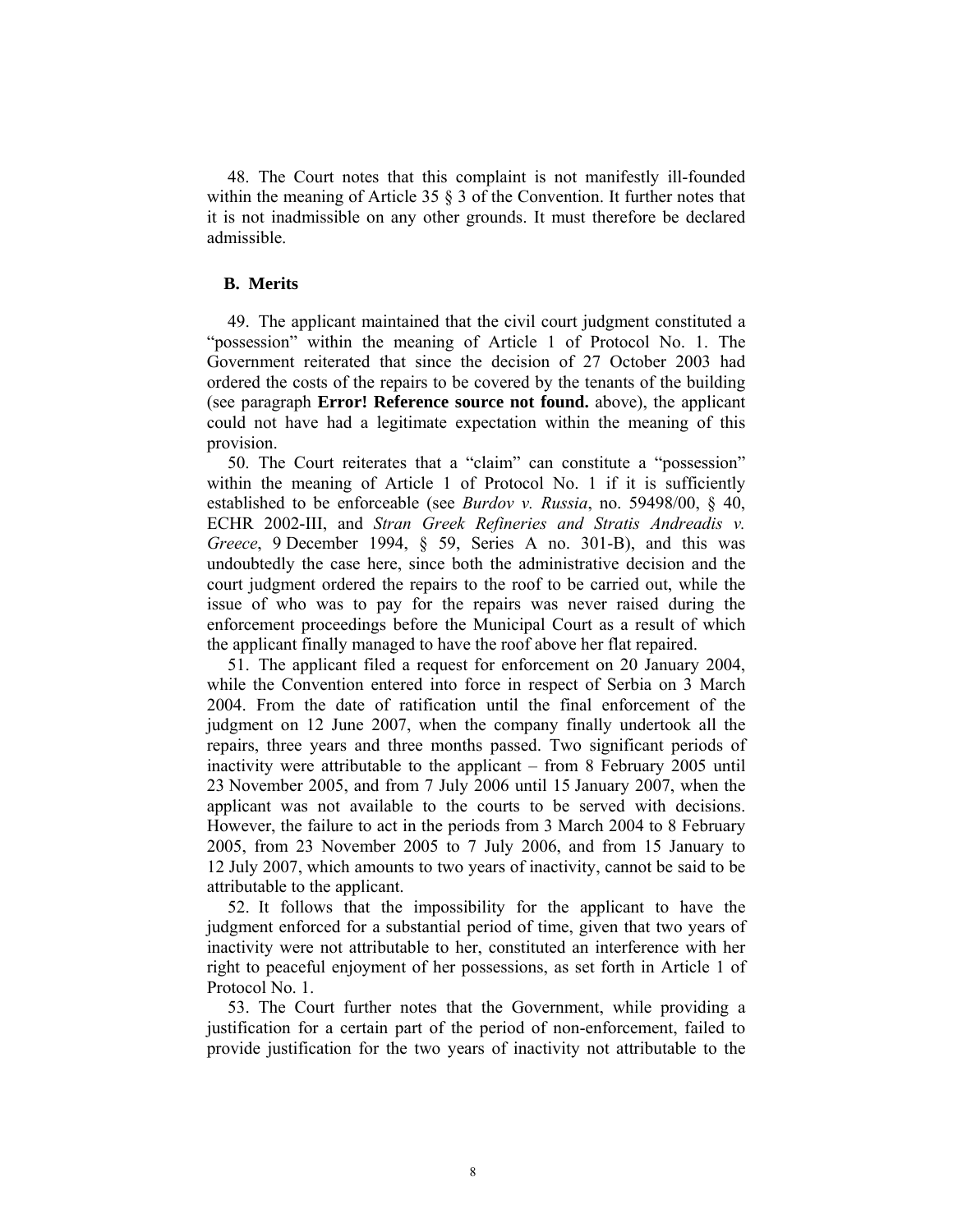applicant. On the other hand, the Court itself cannot find any information which would justify such a delay. Finally, the Court notes that this conclusion makes it unnecessary to ascertain whether a fair balance has been struck between the demands of the general interest of the community, on the one hand, and the requirements of the protection of the individual's fundamental rights on the other (see *Iatridis v. Greece* [GC], cited above, § 58 and *Ilić v. Serbia*, no. 30132/04, § 75, 9 October 2007). Consequently, it must be concluded that the interference with the applicant's right to peaceful enjoyment of her possessions was not justified (see *Prodan v. Moldova*, no. 49806/99, § 61, ECHR 2004-III (extracts)), and that there has, accordingly, been a violation of Article 1 of Protocol No. 1.

## II. ALLEGED VIOLATION OF ARTICLE 1 OF PROTOCOL NO. 1 TO THE CONVENTION CONCERNING THE NON-ENFORCEMENT OF THE ADMINISTRATIVE DECISIONS

54. The applicant also complained of a breach of her property rights because of the failure to enforce the administrative decisions of 16 June and 18 June 1999.

55. The Court considers that, prior to examining whether the final administrative decisions in the applicant's favour have been enforced, it must first determine whether this complaint is admissible under Article 35 § 3 (b) of the Convention, which reads as follows:

"3. The Court shall declare inadmissible any individual application submitted under Article 34 if it considers that:

(...)

(b) the applicant has not suffered a significant disadvantage, unless respect for human rights as defined in the Convention and the Protocols thereto requires an examination of the application on the merits and provided that no case may be rejected on this ground which has not been duly considered by a domestic tribunal."

56. Hence, the Court will examine of its own motion whether: (i) the applicant has suffered a significant disadvantage; (ii) whether respect for human rights as defined in the Convention and the Protocols thereto requires an examination of the application on the merits; and (iii) whether the case was duly considered by a domestic tribunal.

57. The Court has previously held that the "significant disadvantage" criterion applies where, notwithstanding a potential violation of a right from a purely legal point of view, the level of severity attained does not warrant consideration by an international court (see *Adrian Mihai Ionescu v. Romania* (dec.), no. 36659/04, 1 June 2010; *Korolev v. Russia* (dec.), no. 25551/05, 1 July 2010; and *Gaftoniuc v. Romania*, cited above). Further, the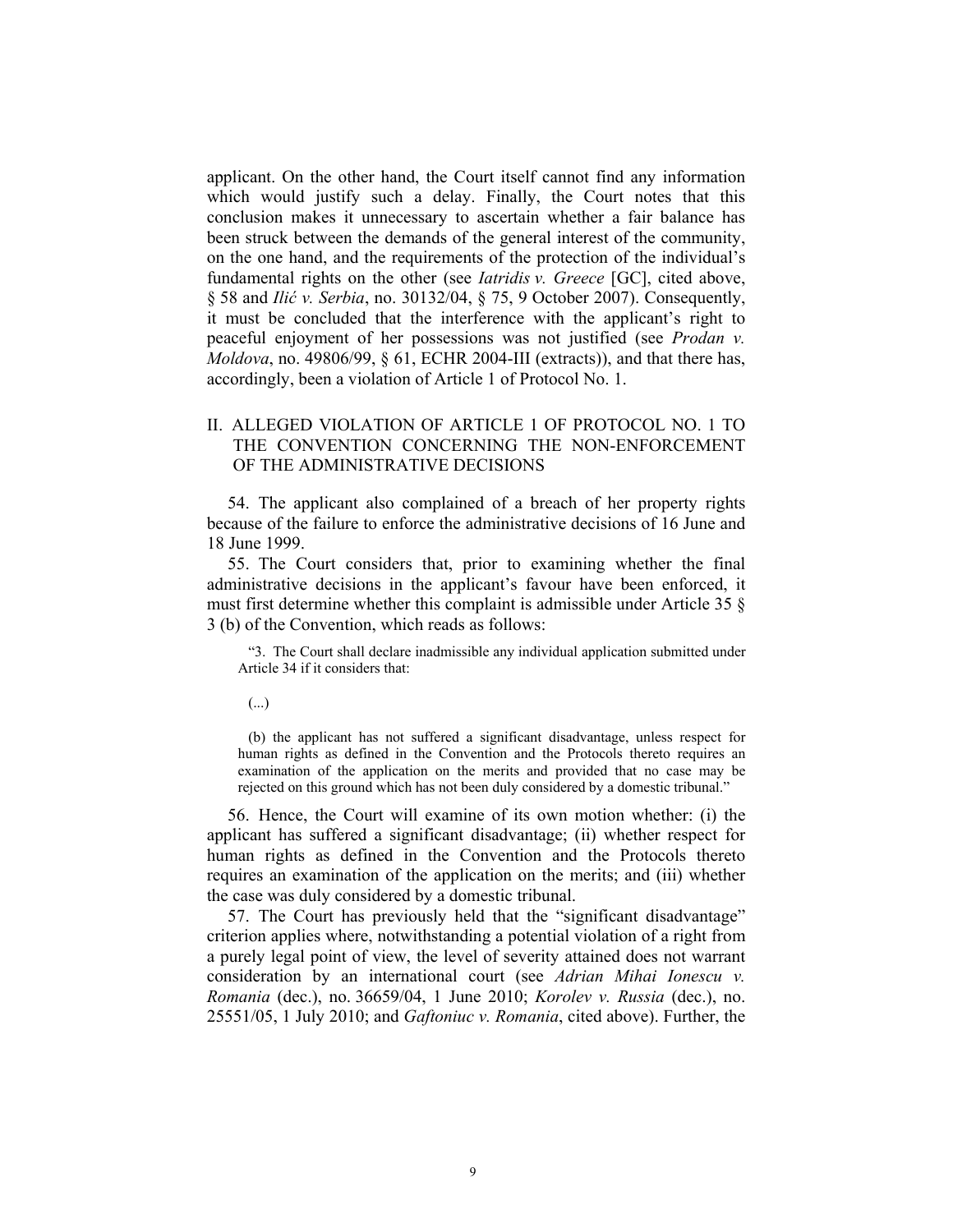level of severity shall be assessed in the light of the financial impact of the matter in dispute and the importance of the case for the applicant.

58. In the circumstances of the present case, the Court notes from the outset that, according to the domestic law, the applicant, together with the owners of all other flats in the building, has a share of the ownership of all common premises. However, the nature of those common premises is such that some of their parts were equally used by all the tenants, while some others have been used by only some or none of them. As it transpires from the decision of 14 July 1999 (see paragraph **Error! Reference source not found.Error! Reference source not found.Error! Reference source not found. Error! Reference source not found.** above) allocation of the common areas to the tenants concerned was done in relation to small and limited parts of the common premises, apparently without prejudice or disturbance to other tenants, including the applicant herself – indeed, the allocation of some of these surfaces appeared to have been aimed at securing more privacy for certain tenants (i.e. niches adjacent to certain tenants' bathrooms), while some others would appear to have no longer been used for their original purpose (garbage shaft). Furthermore, the right of use was made strictly personal, not allowing the tenants concerned to transfer this right in case of transfer of possession over their respective flats. Finally, the applicant has never claimed that the apparent restriction in the use of these particular areas has ever been to her disadvantage or discomfort, nor has she sought to demonstrate that the enjoyment of her property rights over her own flat, or the common premises which she actually used, has in any way been impaired by the fact that a portion of the common premises has been occupied by any particular tenant.

59. The Court has already held that the limitation of property rights must not be measured in abstract terms and must be assessed against a person's individual circumstances and the economic situation of the country or region in which he or she lives (see e.g. *Fedotov v. Moldova* (dec) § 19, 24 May 2011). However, while taking into account such varying circumstances, the Court considers it to be beyond doubt that a portion of the common premises, allocated to certain tenants for their sole use, and in no way interfering with the applicant's enjoyment of her own flat or causing any financial impact on the applicant herself, could not have represented a significant disadvantage.

60. Moreover, the Court observes that a complaint of non-enforcement of a final domestic decision, already subject of the Court's well-established case-law, does not concern an important question of principle, which might justify examining it any further.

61. Lastly, noting that the applicant's claims have been thoroughly examined, in both administrative and judicial proceedings, and that furthermore the Constitutional Court undertook to strengthen the protection of ownership rights over common premises of buildings, by determining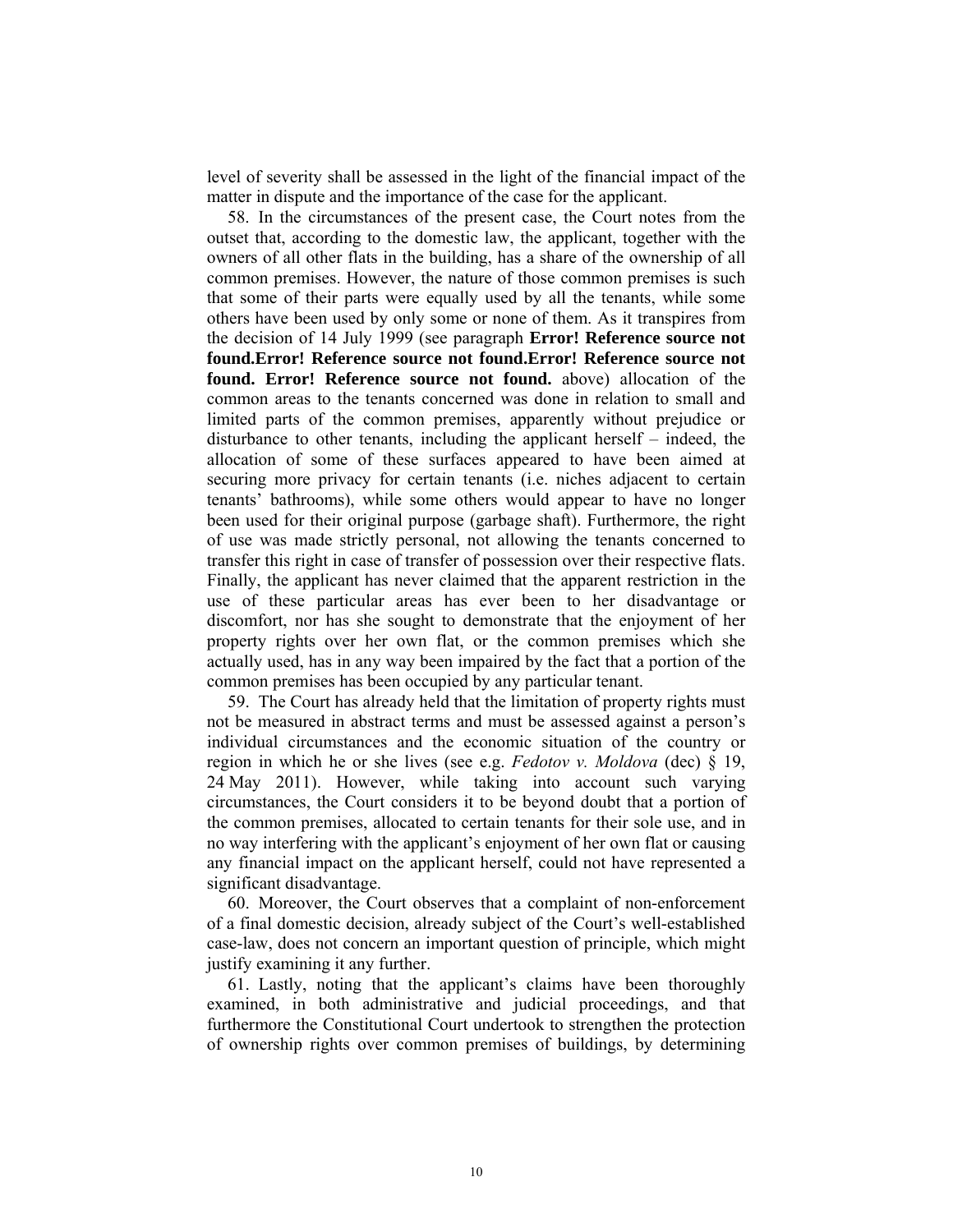that the change in the use of common premises required approval of each owner (see paragraph **Error! Reference source not found.** above), it may not be said that the applicant suffered a denial of justice by the actions of the respondent State. The Court, thus, concludes that the applicant's case was duly considered by a domestic tribunal within the meaning of Article 35 § 3 (b).

62. Consequently, this complaint must be rejected inadmissible in accordance with Article 35 §§ 3 (b) and 4 of the Convention.

## III. OTHER ALLEGED VIOLATIONS OF THE CONVENTION

63. Lastly, the applicant complained of a violation of her property rights through the seizure of her pension.

64. The Court notes that the applicant has not appealed against any of the decisions regarding the seizure of her pension, the one of 21 November 2008 not yet being served upon her. The Court sees no special circumstances absolving the applicant from the obligation to use available and effective domestic remedies (see *Akdivar and Others v. Turkey*, 16 September 1996, § 67, *Reports* 1996-IV). Therefore, this complaint must be rejected pursuant to Article 35 §§ 1 and 4 of the Convention.

## IV. APPLICATION OF ARTICLE 41 OF THE CONVENTION

65. Article 41 of the Convention provides:

"If the Court finds that there has been a violation of the Convention or the Protocols thereto, and if the internal law of the High Contracting Party concerned allows only partial reparation to be made, the Court shall, if necessary, afford just satisfaction to the injured party."

66. The applicant did not submit a claim for just satisfaction. Accordingly, the Court considers that there is no call to award her any sum on that account.

## FOR THESE REASONS, THE COURT UNANIMOUSLY

- 1. *Declares* the application admissible;
- 2. *Declares* the complaints concerning the non-enforcement of final domestic judgment of 20 June 2002 admissible and the remainder of the application inadmissible;